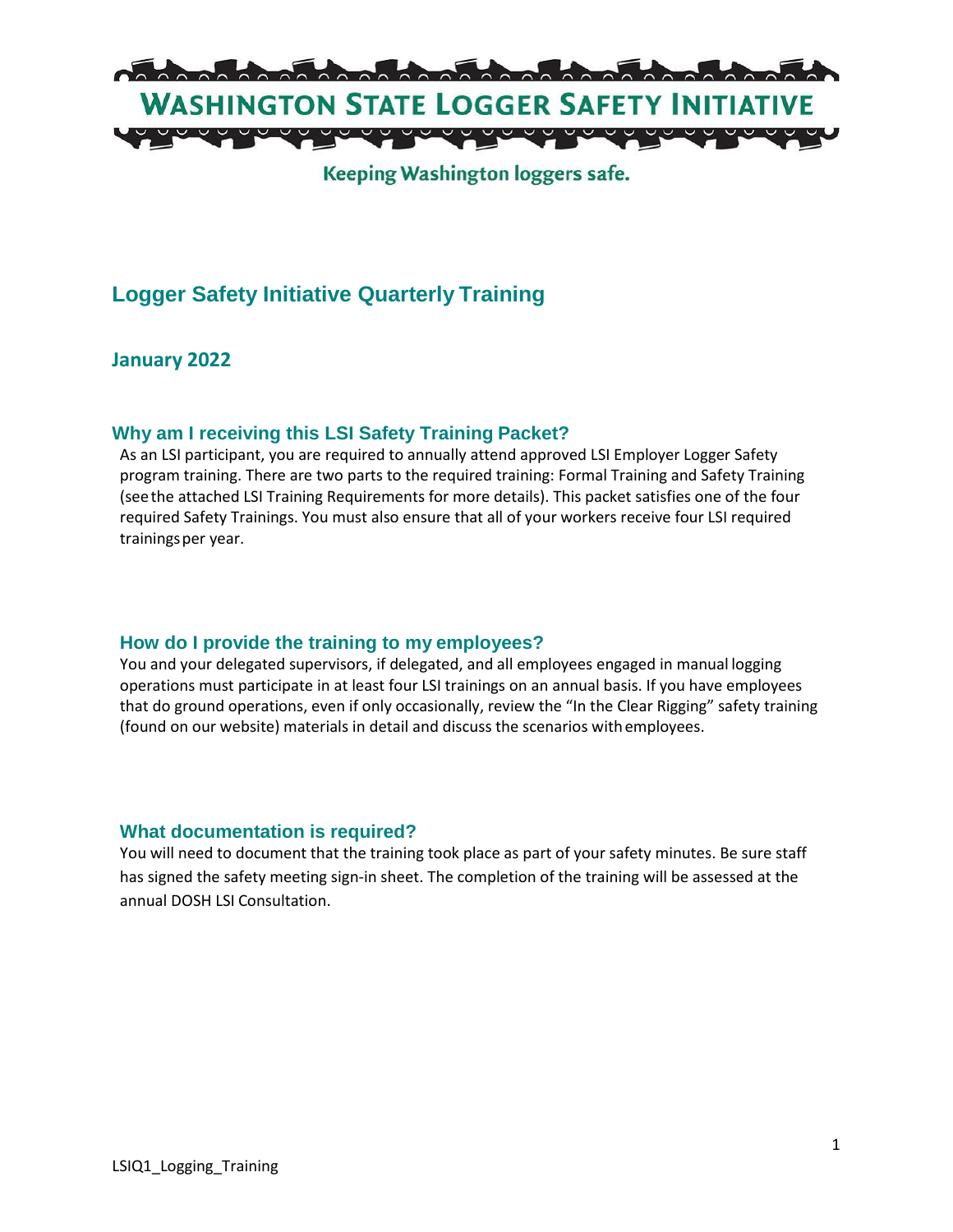

## Keeping Washington loggers safe.

# **Quarterly Logging Training: Chaser Safety**

#### **Why focus on chasers?**

There have been six fatalities and several others have suffered serious injuries on the job within a 10 year period (2011-2020).



# **The purpose of this training is to bring an awareness to better:**

- Spot hazardous situations and practices.
- Know what to do to control hazards.
- Gain a few best practices to help keep chasers safe.

**Here are six key recommended best** 

**practices to follow when working as a** 

#### **chaser.**

- **1. Never put yourself between choked logs as they may slide or roll.**
	- $\triangleright$  Best practice is to work to un-bell logs from the outside first to the middle, once you have reached the middle go back and start again from the other side.
- **2. Be sure logs are stable on the landing before approaching or unhooking them.**
	- $\triangleright$  Best practice is to never climb over or layout over the turn in the event that the logs slide.
- **3. Make eye contact with the yarder engineer and wait for their go-ahead signal.** 
	- $\triangleright$  The chaser must always been seen and have a positive means of assurance that it is clear before entering the chute or approaching equipment. The requirements for an LSI Chaser is to wear two pieces of high viz. PPE (high visibility hardhat and highly visible yellow or orange vests, or similarly colored garments).
- **4. If a turn looks unstable, stay in the clear and signal a machine operator to reposition the log(s).**